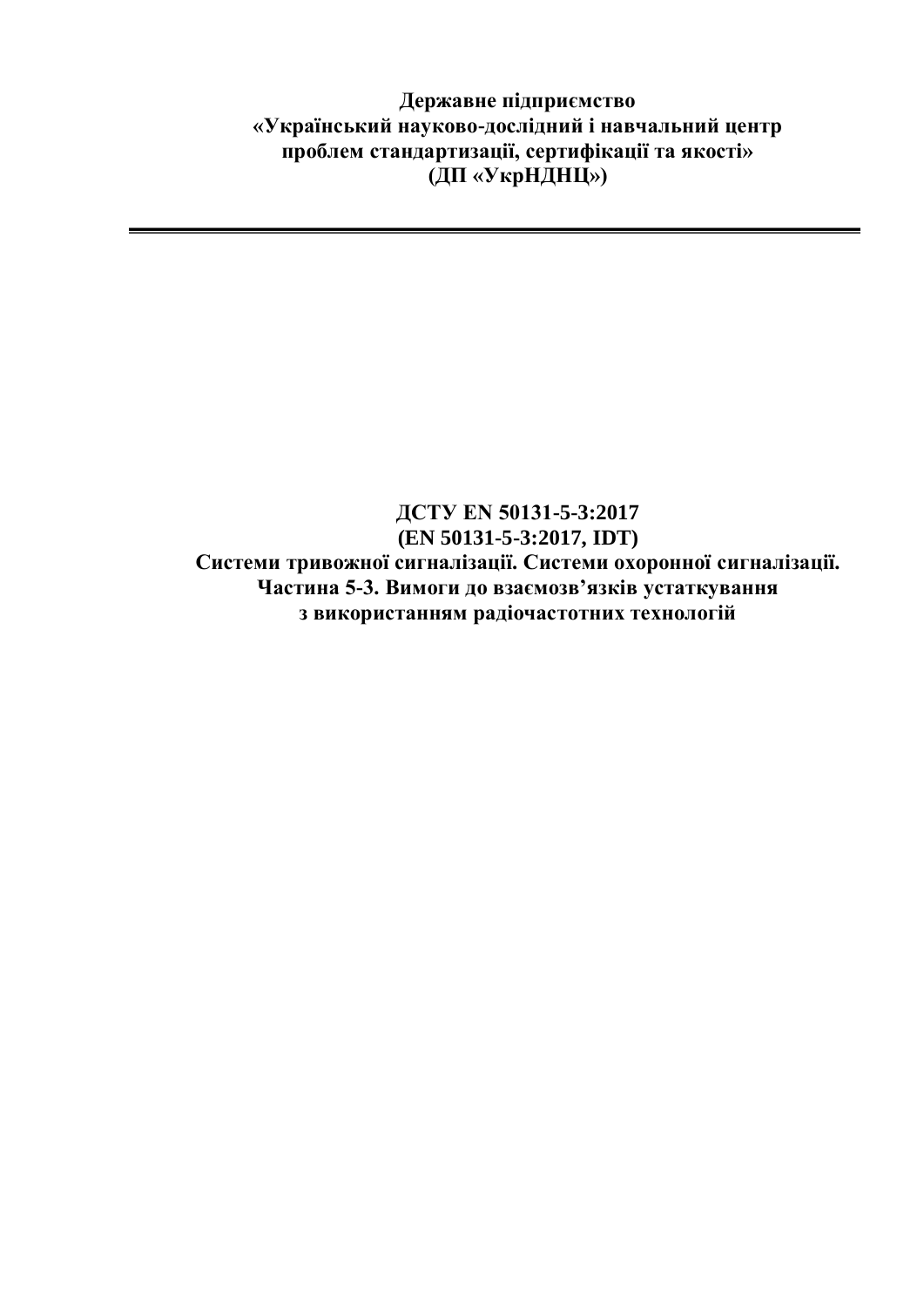EN 50131-5-3:2017 Alarm systems — intrusion systems — Part 5-3: Requirements for interconnections equipment using radio frequency techniques

Прийнято як національний стандарт методом підтвердження за позначенням ДСТУ EN 50131-5-3:2017 Системи тривожної сигналізації. Системи охоронної сигналізації. Частина 5-3. Вимоги до взаємозв'язків устаткування з використанням радіочастотних технологій

Наказ від 31.07.2017 № 201

Чинний від 1 серпня 2017 року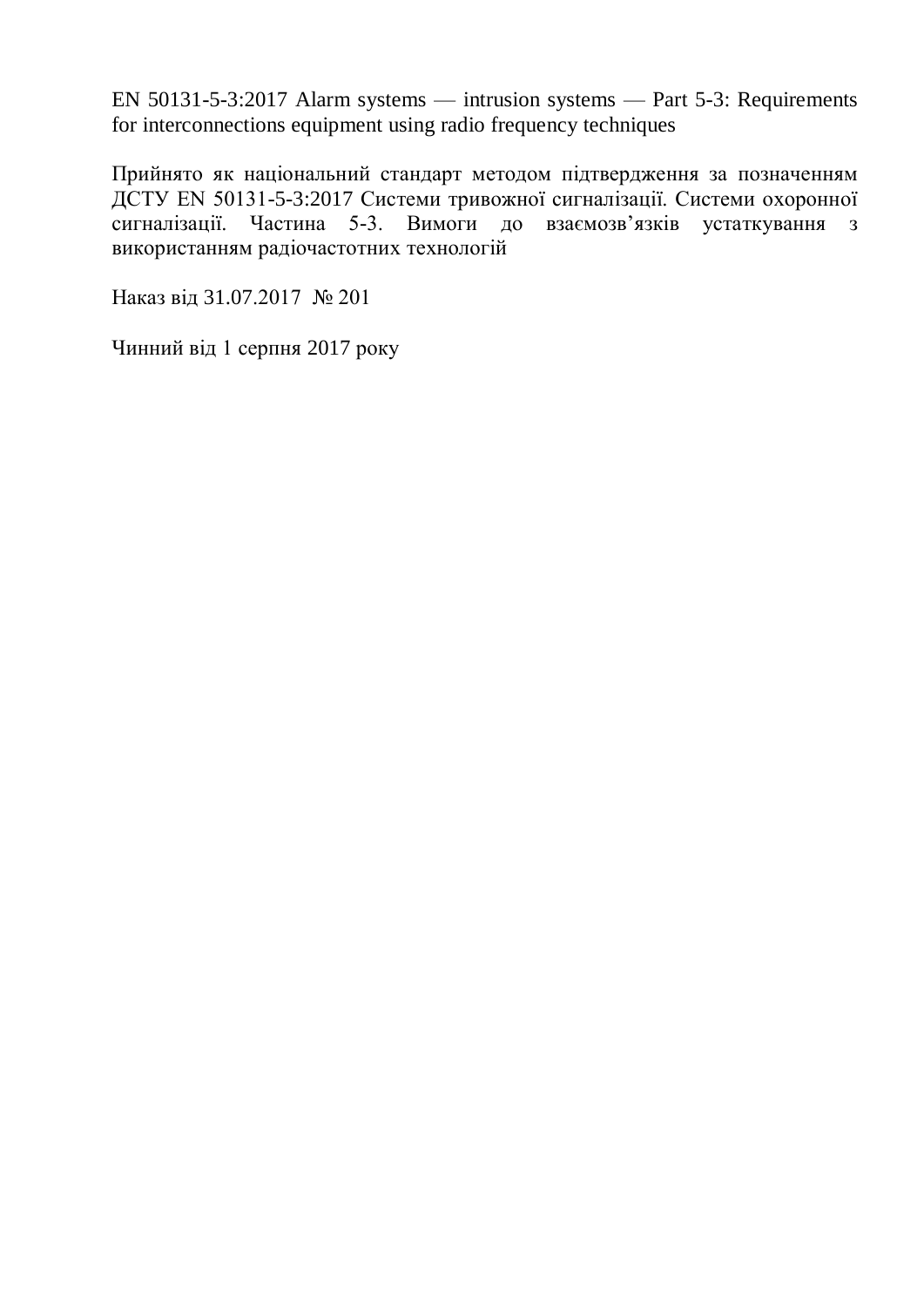## **CONTENTS**

European foreword

- 1 Scope
- 2 Normative references
- 3 Terms, definitions and abbreviated terms
- 3.1 Terms and definitions
- 3.2 Abbreviated terms
- 4 Requirements
- 4.1 General
- 4.2 Immunity to attenuation
- 4.2.1 General
- 4.2.2 Requirement for immunity to attenuation
- 4.3 Immunity to collision
- 4.3.1 General
- 4.3.2 Requirement for occupation rate
- 4.3.3 Requirement for throughput ratio
- 4.4 Immunity to substitution
- 4.4.1 General
- 4.4.2 Immunity to unintentional message and component substitution
- 4.4.3 Immunity to intentional messages and components substitution
- 4.5 Immunity to interference
- 4.5.1 General
- 4.5.2 Interference outside the assigned band for equipment of all grades
- 4.5.3 Interference within the assigned band for equipment of all grades
- 4.6 Requirement for RF links monitoring
- 4.6.1 General
- 4.6.2 Requirement for the detection of a failure of periodic communication
- 4.6.3 Requirement for periodic communication before setting
- 4.6.4 Requirement for the detection of interference
- 4.7 Antenna
- 4.7.1 General
- 4.7.2 Requirements for antenna
- 5 Tests
- 5.1 General
- 5.2 Test for immunity to attenuation
- 5.3 Verification of immunity to collision
- 5.3.1 Calculation of the occupation rate
- 5.3.2 Test for throughput ratio
- 5.4 Tests for immunity to substitution
- 5.4.1 Test for immunity to unintentional messages and components substitution
- 5.4.2 Test for immunity to intentional messages and components substitution
- 5.5 Tests for immunity to interference
- 5.5.1 General